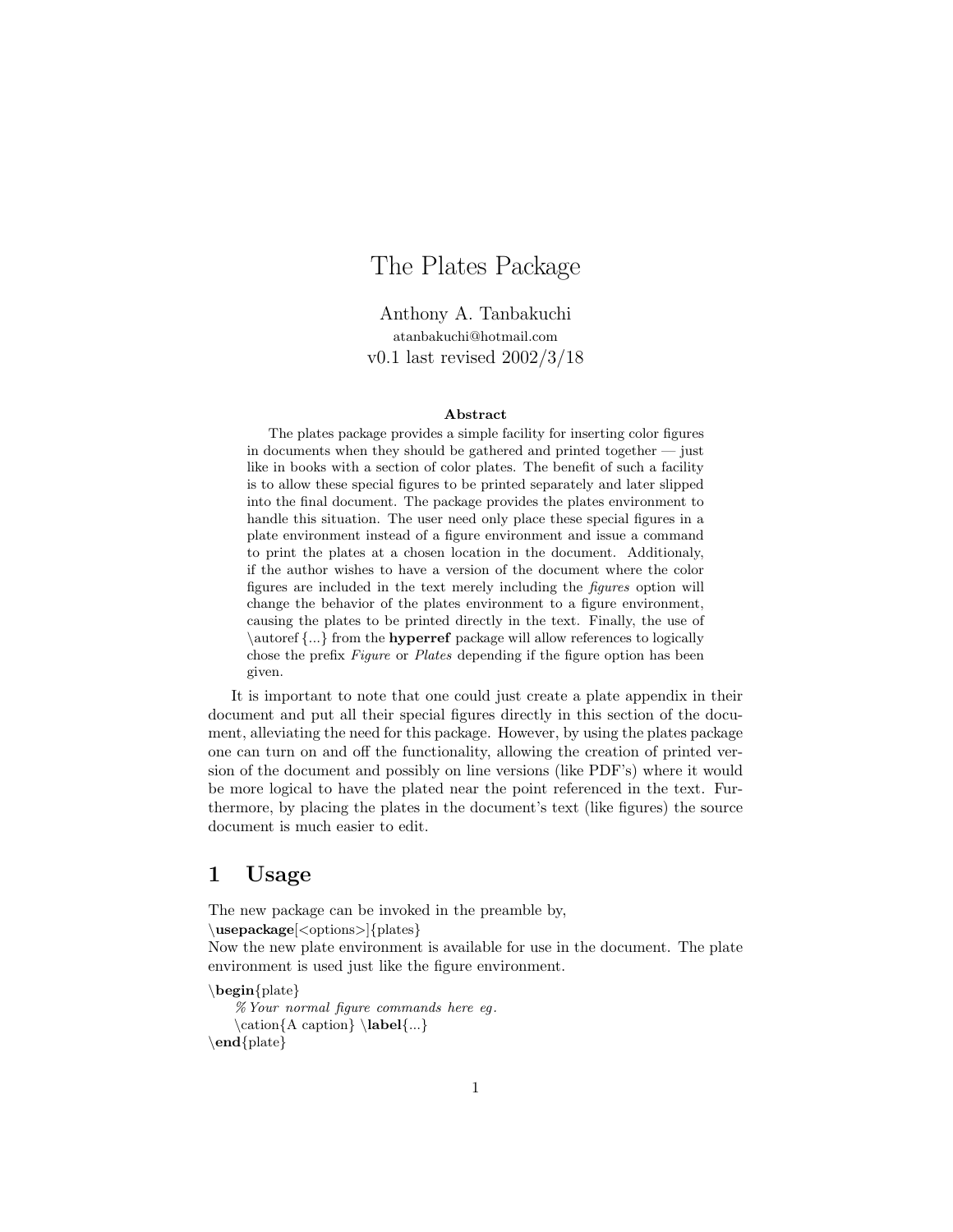NOTE: it is recommended that you use the hyperref package, the plates package dynamically changes the \autoref {...} command such that if \autoref {...} is issued and no options were used when the package was loaded, then Plate . . . is printed, however it the package is used with the *figures* option, then  $\aut{\text{...}}$ is properly redefined to output Figure . . . .

#### Package Options:

- figures Treats plates just like figures. Gathering is turned off, \autoref{plate :...} references as Figure instead of Plate.
- onefloatperpage Ensures that one float is on a single page. After each float \cleardoublepage is called, this is particulary useful in a double sided document where the color figures will be one to a page and one sided. If you wish to define your own actions to be taken after each float, you can manually do it, an example of double page clearing is:  $\rm{red}$  \cleardoublepage}
- memoir If the memoir class is being used, then the option will cause \ProcessPlates to create an appendix page called Plates before the plates are printed. If this option is used and the memoir class is not in use an error will occur. If you are not using the memoir package, but wish to define your own actions to create appendix pages and such before the plates are printed, then you can manually define the command: \AtBeginPlates{ Your Actions Here }.

New Commands:

\listofplates Functions just like \listoffigures but prints a list of the plates.

- \ProcessPlates At point of issue in document all the gathered plates thus far are printed. Therefore, the command can be used to accumulate plates to the end of each chapter (if issued at the end of each chapter) or at the end of the document in an appendix (if issued at the end). Note, if the command is never issued, then it will dump all the gathered plates at the end of the document.
- \atBeginPlates User definable actions that should occur just before the plates are printed. (Eg.  $\atop \cosh(\frac{\cosh(\frac{\theta}{\cosh(\frac{\theta}{\cosh(\frac{\theta}{\cosh(\frac{\theta}{\cosh(\frac{\theta}{\cosh(\frac{\theta}{\cosh(\frac{\theta}{\cosh(\frac{\theta}{\cosh(\frac{\theta}{\cosh(\frac{\theta}{\cosh(\frac{\theta}{\cosh(\frac{\theta}{\cosh(\frac{\theta}{\cosh(\frac{\theta}{\cosh(\frac{\theta}{\cosh(\frac{\theta}{\cosh(\frac{\theta}{\cosh(\frac{\theta}{\cosh(\frac{\theta}{\cosh(\frac{\theta}{\cosh(\frac{\theta}{\cosh(\frac{\theta}{\cosh(\frac{\theta}{\cosh(\frac{\theta}{\c$ this method rather than hard coding the commands into the document in front of the  $\PrecessPlates$  so that if the *figures* option is used the actions will not be executed.
- \setplatename Allows user to define the actual name used for the plates environment in the table of contents, caption, etc. The default is \setplatename{Plate}, alternately you could set it to \setplatename{Diagram}. Note, you should use the singular form of the desired name.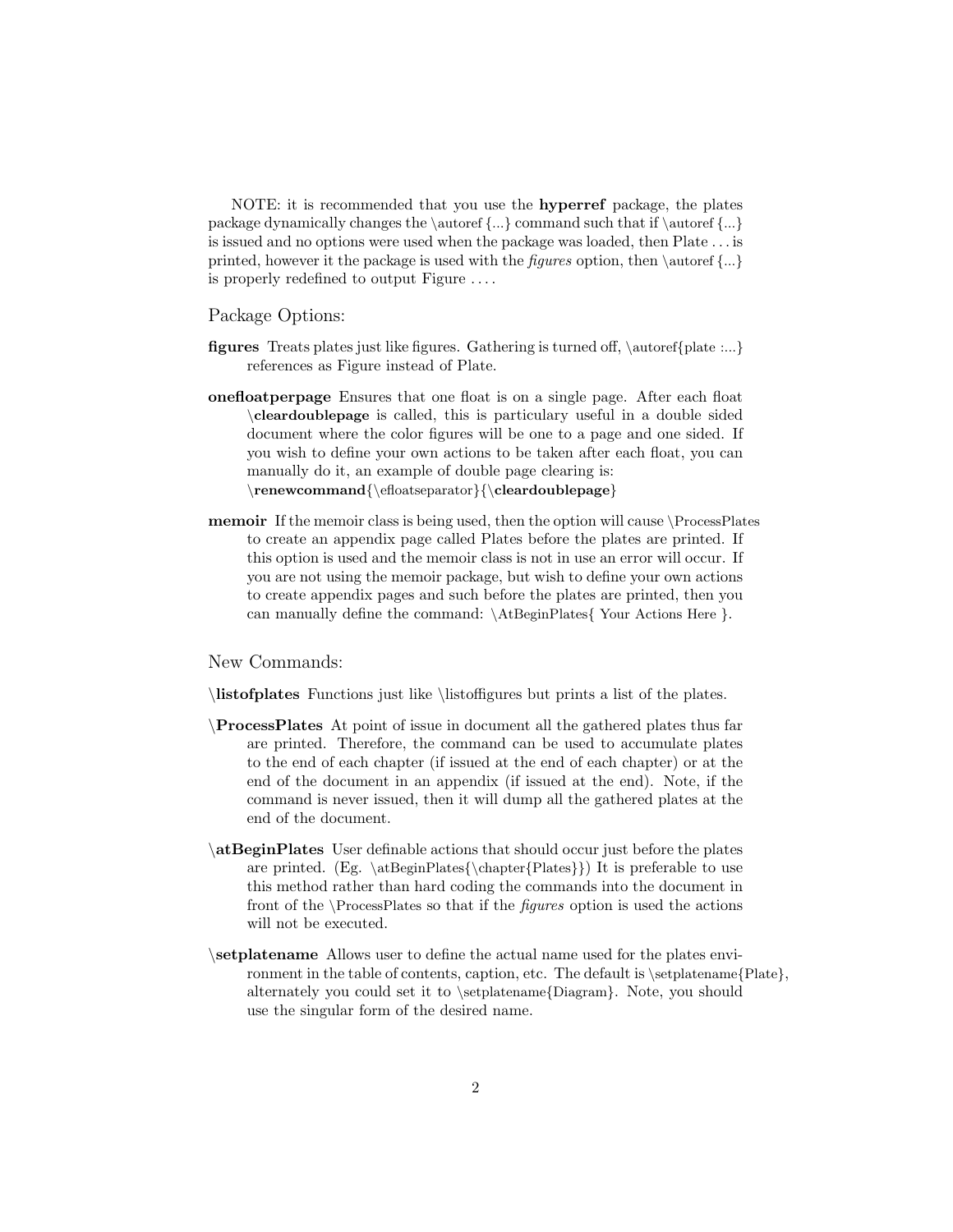### 2 Examples

The following example shows how the commands are used. The example will print out all figure environments normally, but the plate environments will be gathered and printed at the end of the document where the command \ProcessPlates is issued.

```
\documentclass{article}
\usepackage{plates}
\usepackage{hyperref}
```
 $\setminus{\} \atBeginPlates{\textbf{Photo}}$ 

\begin{document} %Print a list of figures and plates \ listoffigures \ listofplates

```
\section{Conclusion}
The document text begins. Here we can include a plate and
reference it by \autoref{Plate:1}, yet it won't appear until we
issue the \ProcessPlates command.
\begin{plate}
   This is a plate.
    \caption{A plate caption.}
    \label{Plate:1}
\end{plate}
```

```
Now a figure in our document. \autoref{fig:1} will appear near
our reference to it .
\begin{figure}
    A figure to look at.
    \caption{A figure}
    \label{fig:1}}\end{figure}
```
Another plate. \begin{plate} This is a plate. \caption{A plate caption.} \label{Plate:2} \end{plate}

```
\section{Conclusion}
Some final text to go with our thoughts.
% Now we wish all the plates to print here.
\ProcessPlates
% The \delta atBeginPlates command is issued,
% creating a new Photos section.
```
% Next ,